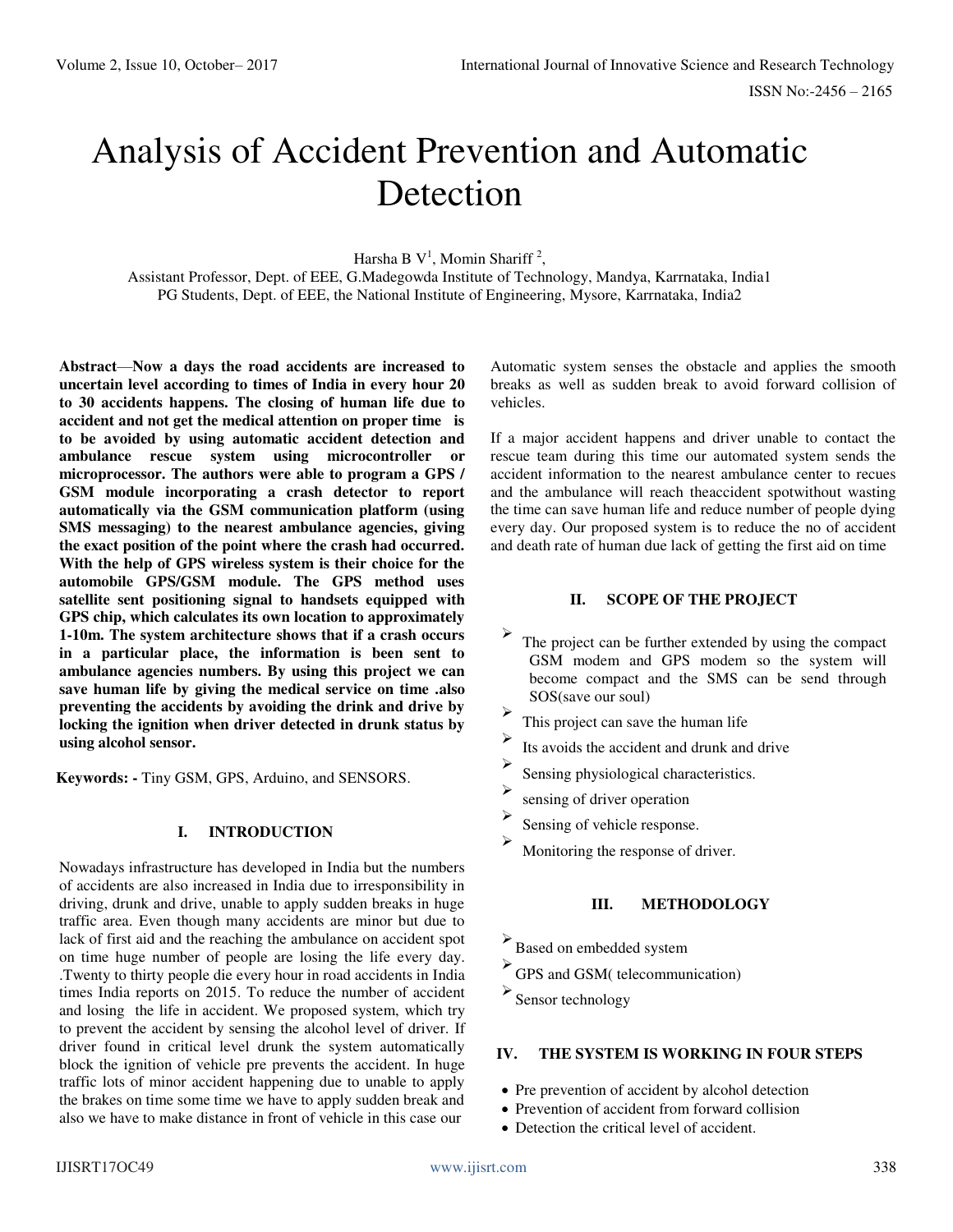ISSN No:-2456 – 2165

 Sending the accident status and location to nearest ambulance rescue system

#### *A. Pre Prevention of Accident By Alcohol Detection*

The designed circuitry consists of an alcohol sensor/MQ3 Sensor. We are using a gases alcohol detector which detect the alcohol content from the breathing air of the deriver when the alcohol sensor senses the critical level as set in program and its send the signal to microcontroller and microcontroller activate the relay and trip the power supply to ignition system and its block the ignition of vehicle.

Due to this system a drunk person unable to start the vehicle so he/she can use public service to safe journey. And this system prevents the accident from drunk and drive

#### *B. Prevention of Accident From Forward Collision*

In huge traffic and highway lots of accidents happens due irresponsible of driver unable to apply the brakes on proper time or due to some human error so in this case we are using a ultrasonic sensor andLIDAR sensor to detect obstacle in front of vehicle. This combination two sensor senses the obstacle at range of 100mts to 30cm and give the digital signal to microcontroller. The microcontroller reads both feedback data from lidar and ultrasonic sensor and give the smooth or sudden Breaking signal to breaking mechanism where the breaking mechanism active the electrical braking as well as mechanical braking to stop the vehicle to avoid forward collision.

#### *C. Detection the Critical Level of Accident*

A crash sensors and impact sensors are used to detect the accident. When the combination of both crash and impact signals reads the critical value the microcontroller decide the level and status of accident occur in vehicle and sent the accident details to ambulance rescue center.

#### *D. Sending the Accident Status and Location to Nearest Ambulance Rescue System*

When crash and impact sensors sends the data to microcontroller then based on programming microcontroller decide the accident status and critical levels and track the vehicle location using GPS module and send the status of accident and longitude and latitude co-ordinates to nearest ambulance rescue centers . By using the co-ordinates of longitude and latitude ambulance can reach the accident spot faster and on time.

#### *E. Hardware Section and Its Implementation*

Hardware sections used in our detection system includes GPS modem, GSM modem, alarm module, microcontroller and vibration sensor.

# **V. COMPONENT**

- $\triangleright$  Arduino microcontroller<br> $\triangleright$  A sensor called MO3 for
- A sensor called MQ3 for the purpose of alcohol detection.
- GPS modem and GSM modem
- $\triangleright$  MEMS sensors
- $\triangleright$  Impact sensors
- > LIDAR sensors
- $\triangleright$  Ultrasonic sensors<br> $\triangleright$  Relays
- Relays
- $\triangleright$  Motors to apply mechanical braking
- $\triangleright$  Power supply
- Buzzer

# **BLOCK DIAGRAM**